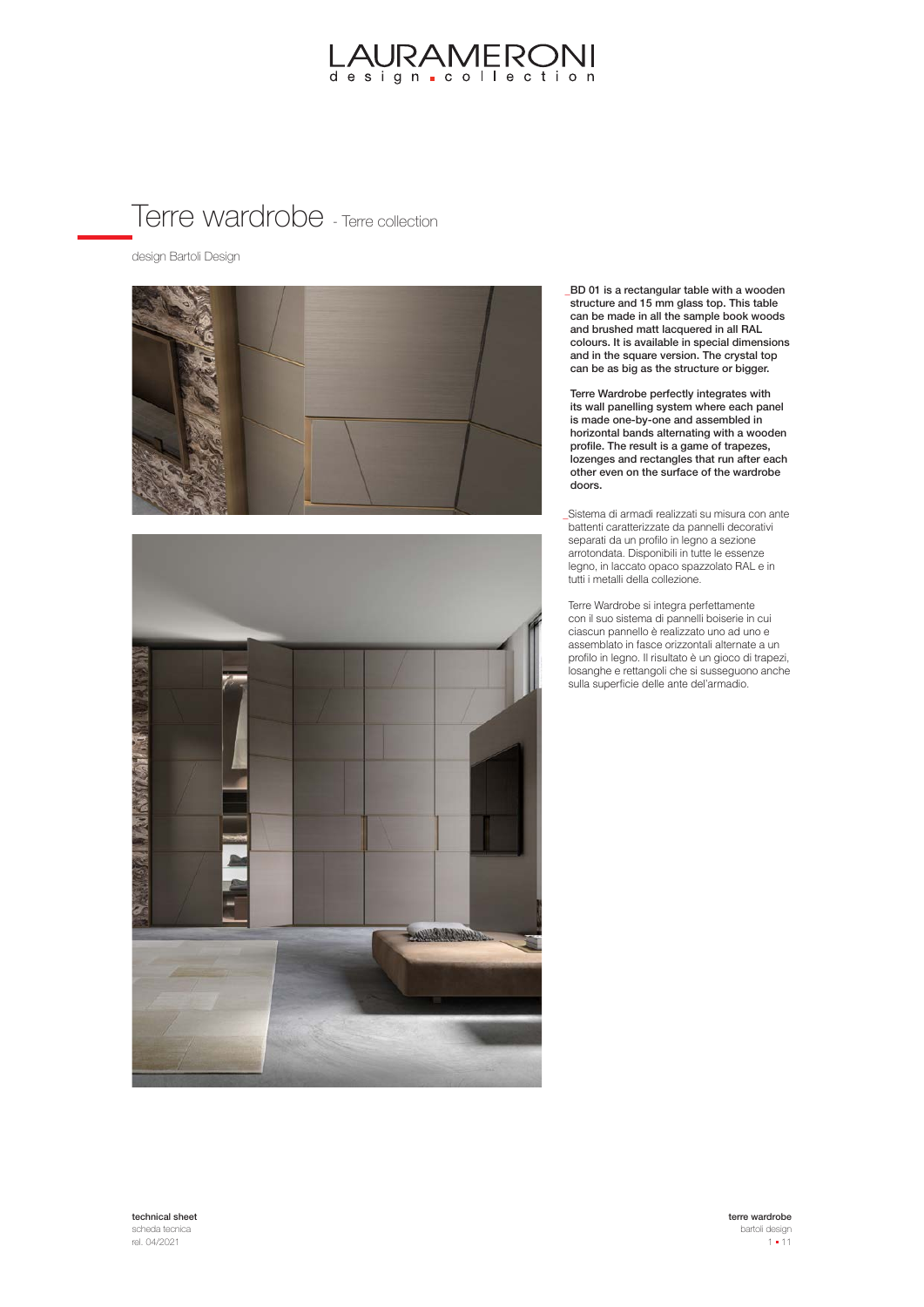**\_dimensions** 

columns

colonne – colonnes – Säulen - колонны





available heights

 $\overline{a}$ 



**drawers**<br>L. 34 / 49 / 79 / 94 / 109



Dimensions in centimeters and inches. **\_**

The right to discontinue and make changes is reserved.

This information is based on the latest product information available at the time of printing.

technical sheet scheda tecnica rel. 04/2021

terre wardrobe bartoli design  $2 - 11$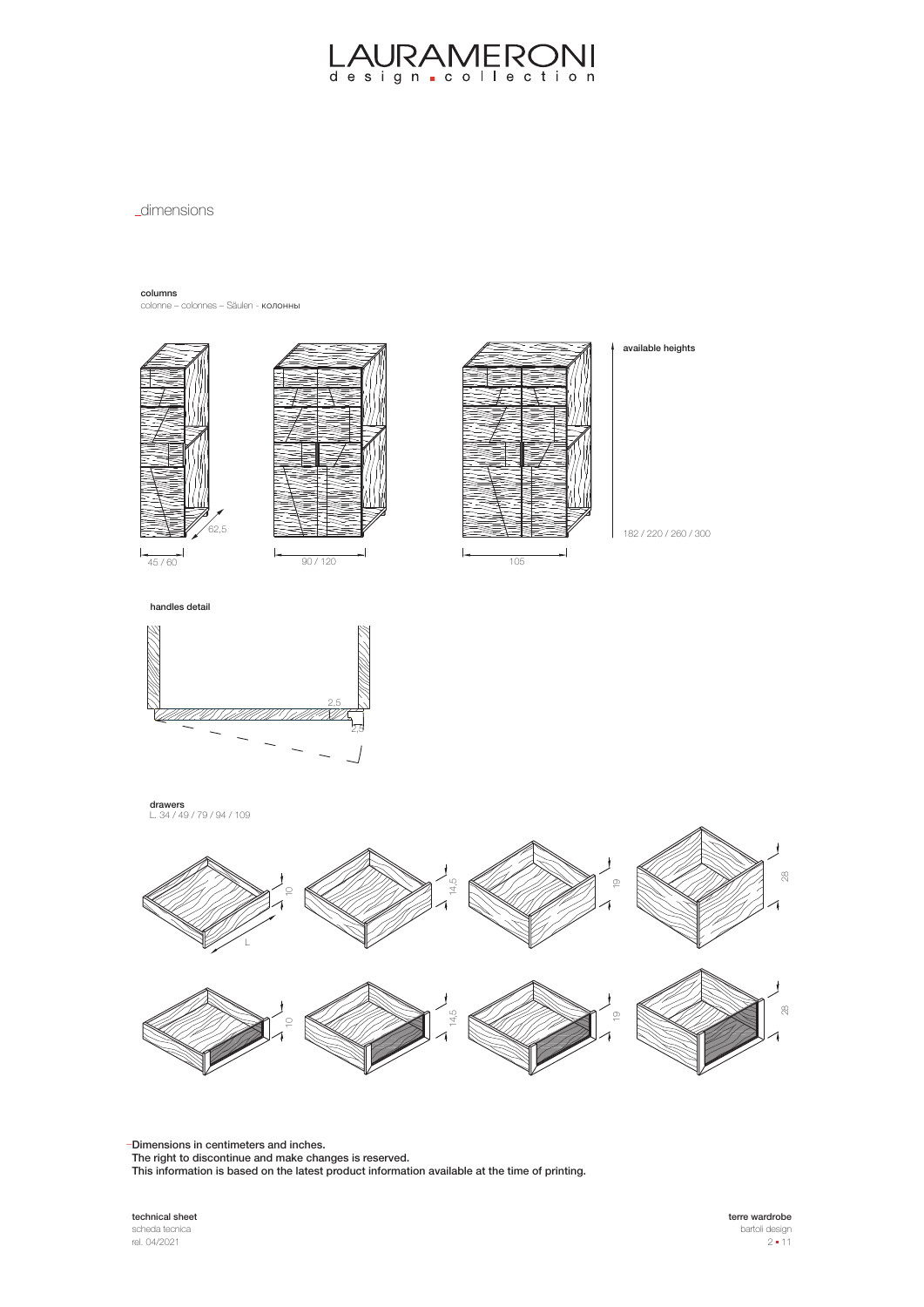**\_dimensions** 



Dimensions in centimeters and inches. **\_**

The right to discontinue and make changes is reserved.

This information is based on the latest product information available at the time of printing.

technical sheet scheda tecnica rel. 04/2021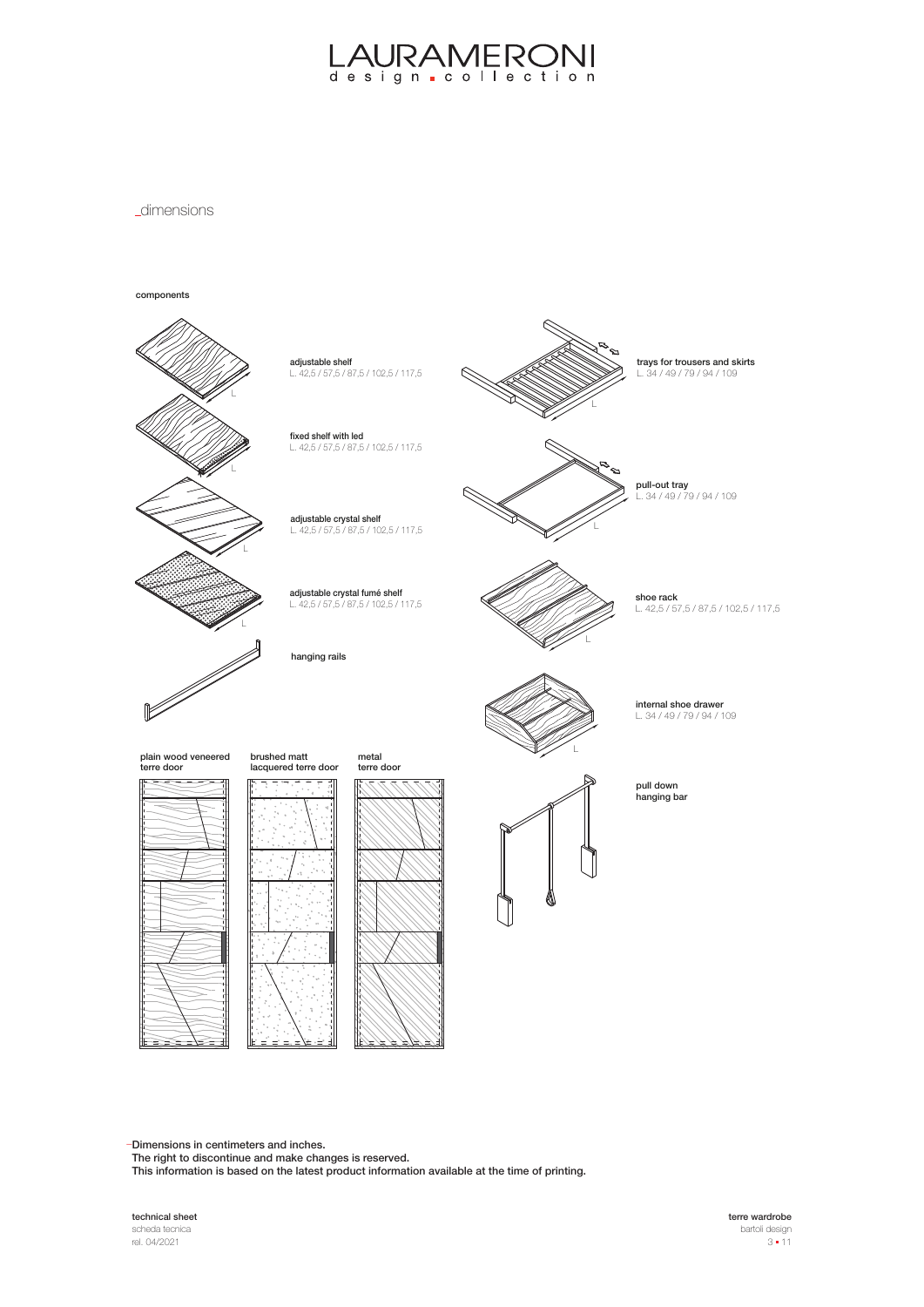**\_dimensions** 

#### element for hight storage unit



Dimensions in centimeters and inches. **\_**

The right to discontinue and make changes is reserved.

This information is based on the latest product information available at the time of printing.

technical sheet scheda tecnica rel. 04/2021

terre wardrobe bartoli design  $4 - 11$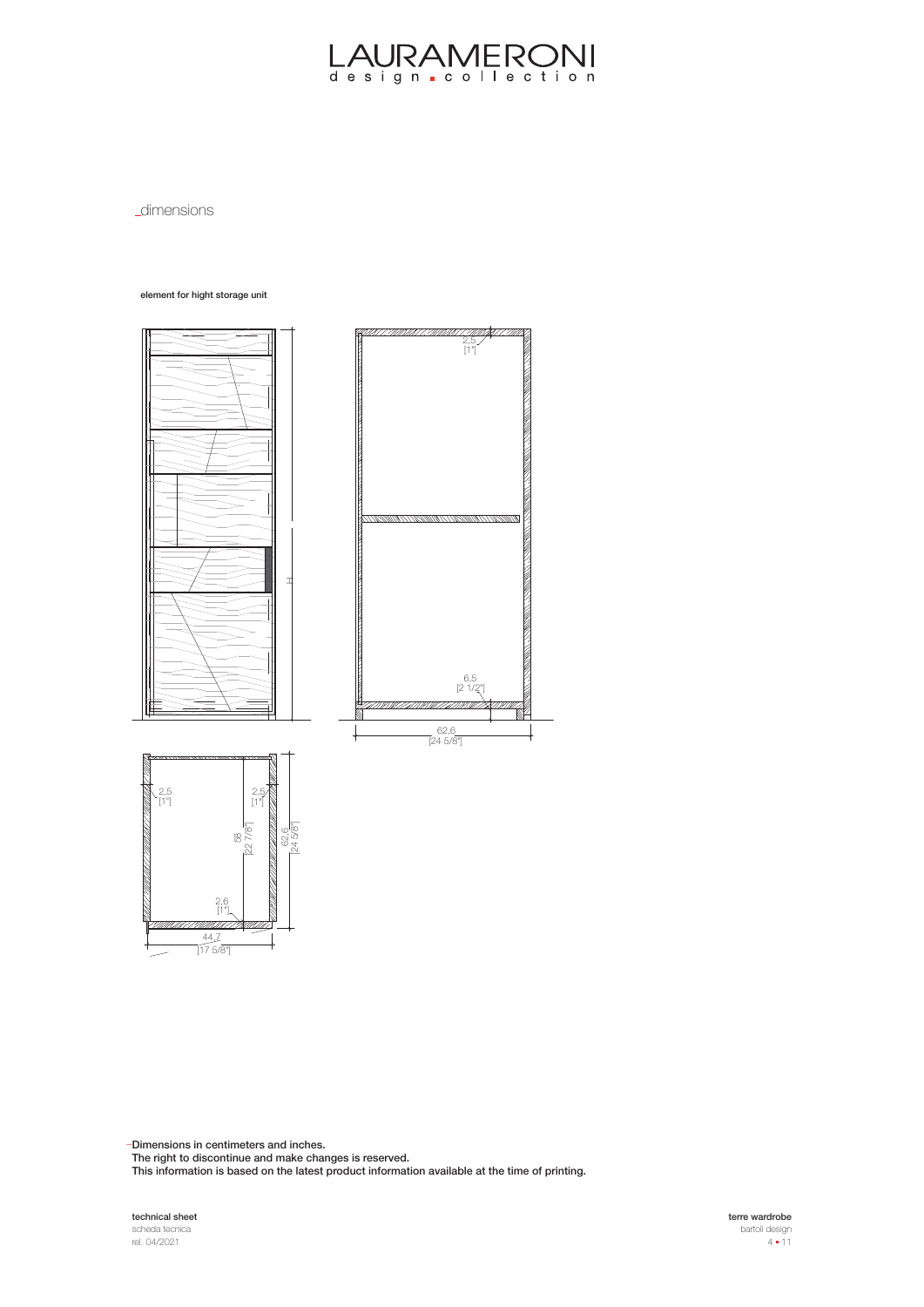**\_dimensions** 

element for corner hight storage unit





Dimensions in centimeters and inches. **\_**

The right to discontinue and make changes is reserved.

This information is based on the latest product information available at the time of printing.

technical sheet scheda tecnica rel. 04/2021

terre wardrobe bartoli design  $5 - 11$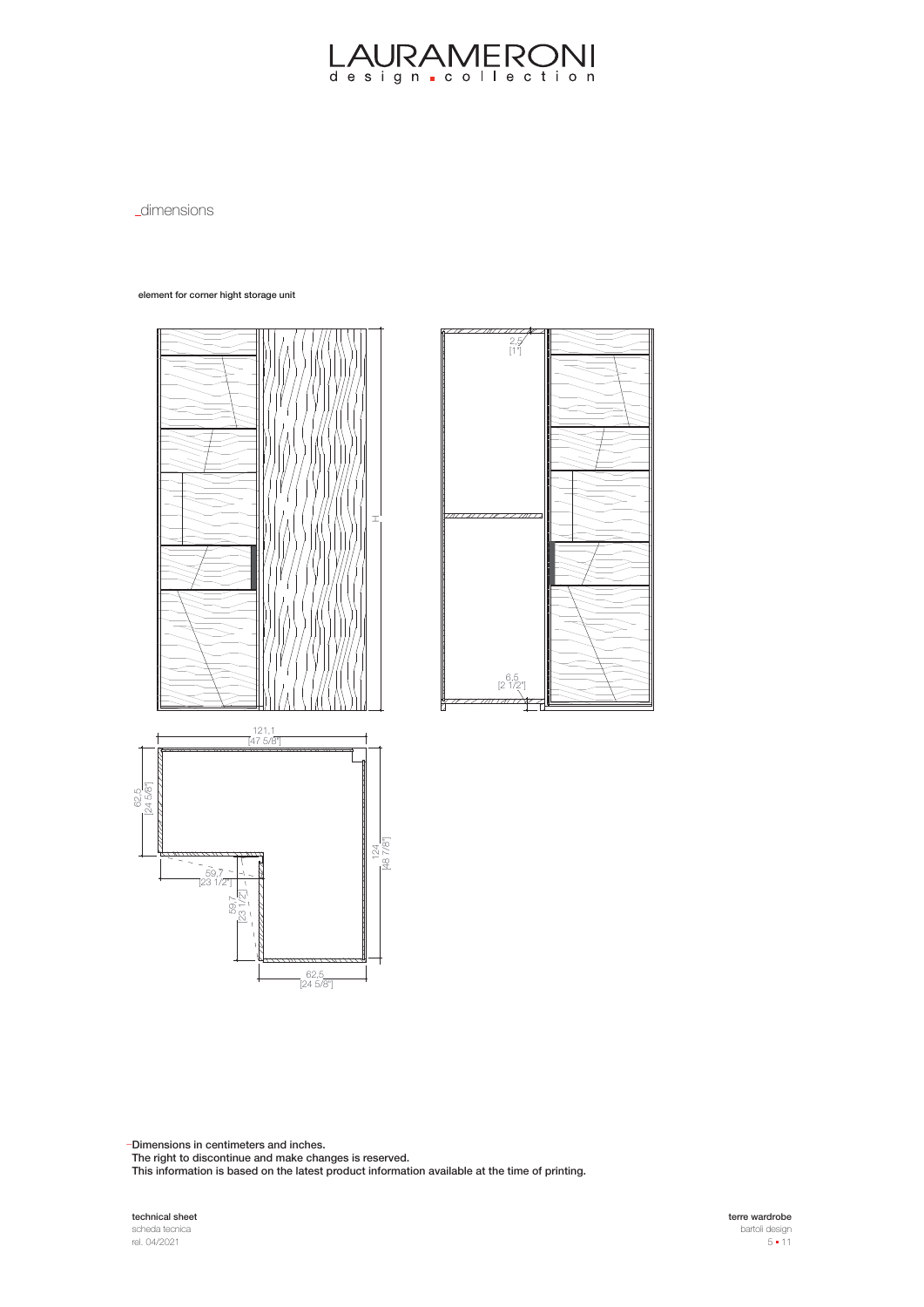materials & finishes plain woods



The finishes shown are indicative and refer to the entire production range. **\_** Laurameroni reserves the right to modify the range without warning.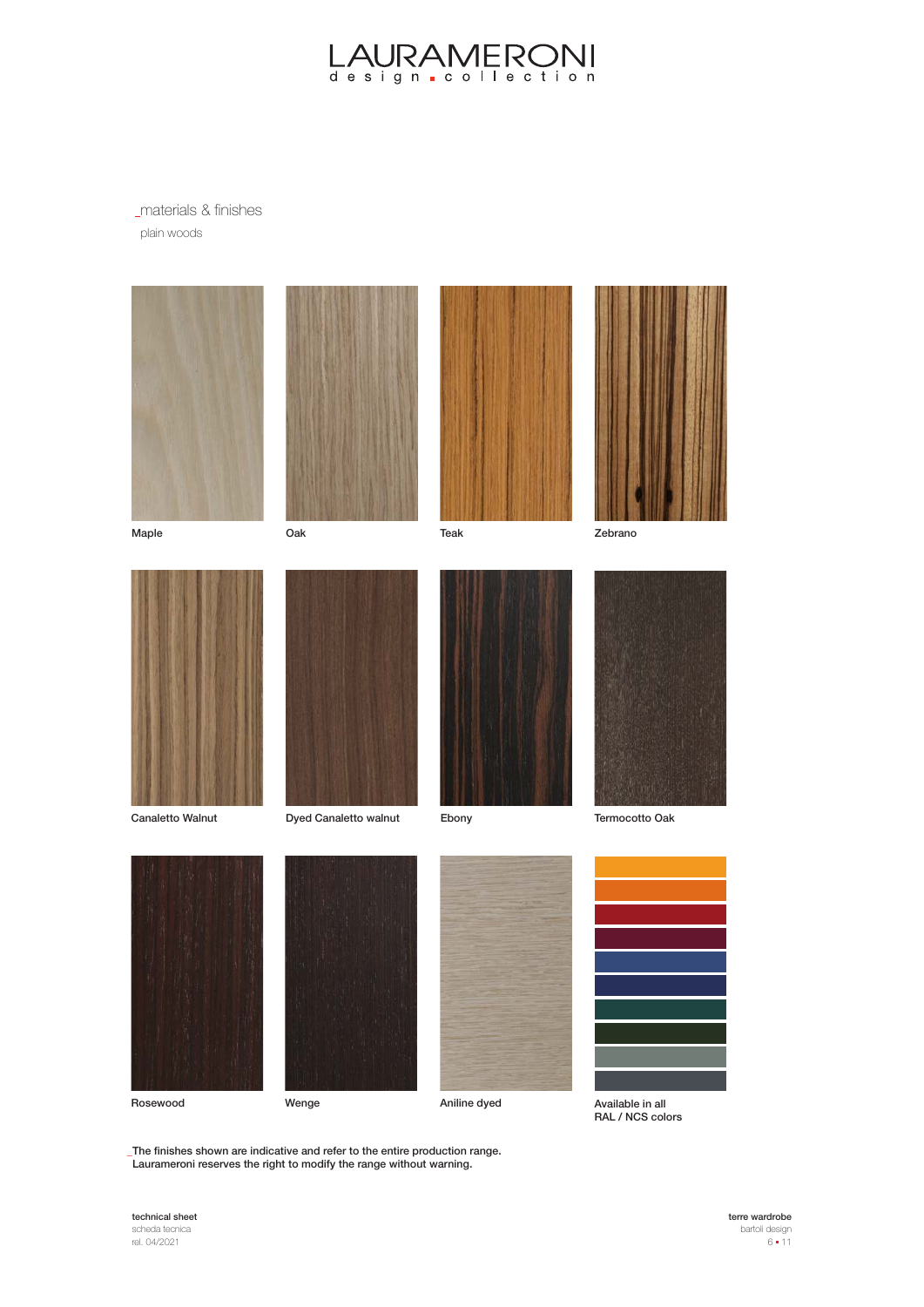materials & finishes stars metals









Black Iron "Cenere" Polished Steel Burnished brass Satin brass





Satin copper Burnished copper

The finishes shown are indicative and refer to the entire production range. **\_** Laurameroni reserves the right to modify the range without warning.



terre wardrobe bartoli design  $7 - 11$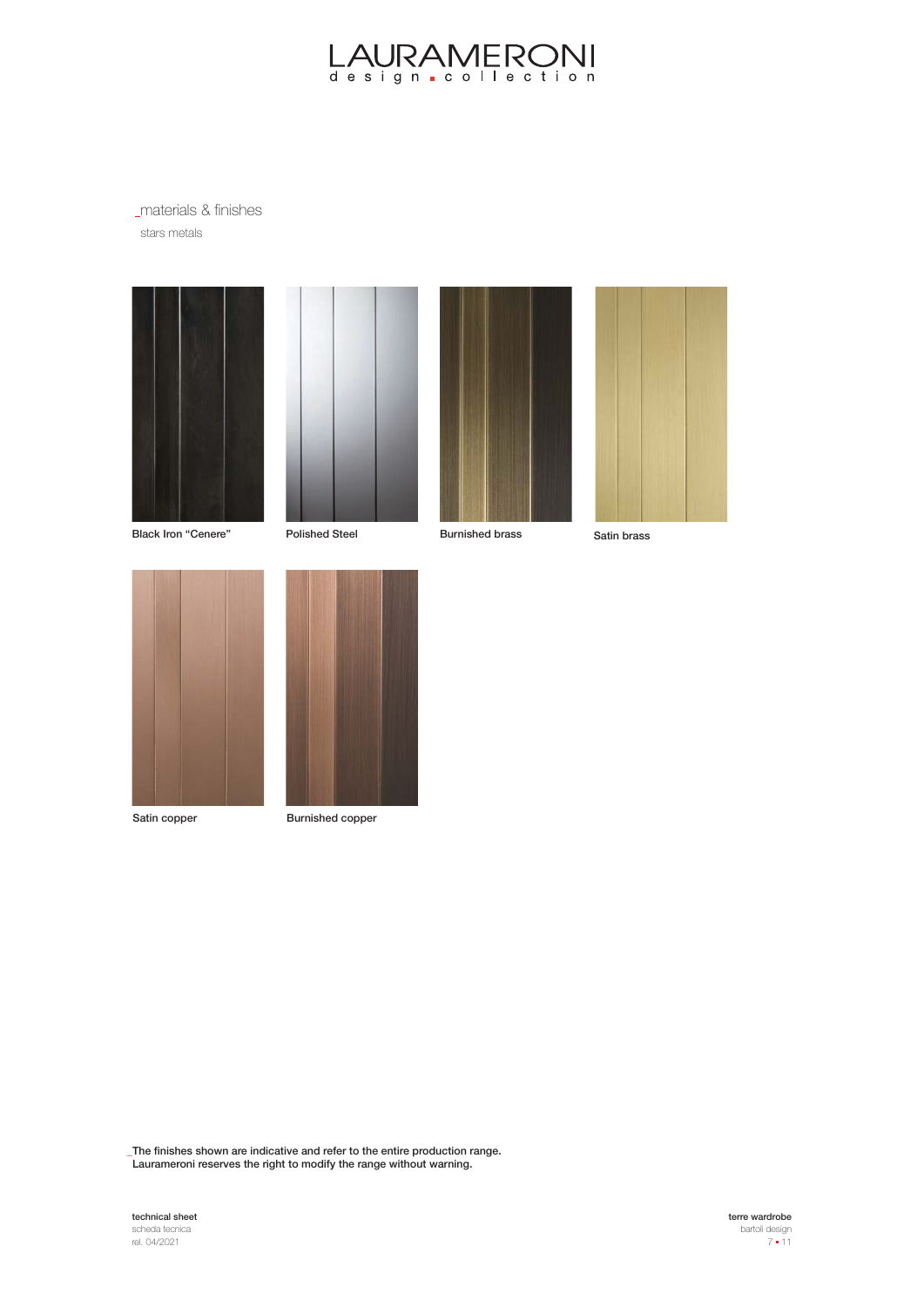

materials & finishes brushed matt lacquered





Brushed matt lacquered

Available in all RAL / NCS colors

The finishes shown are indicative and refer to the entire production range. **\_** Laurameroni reserves the right to modify the range without warning.



terre wardrobe bartoli design  $8 - 11$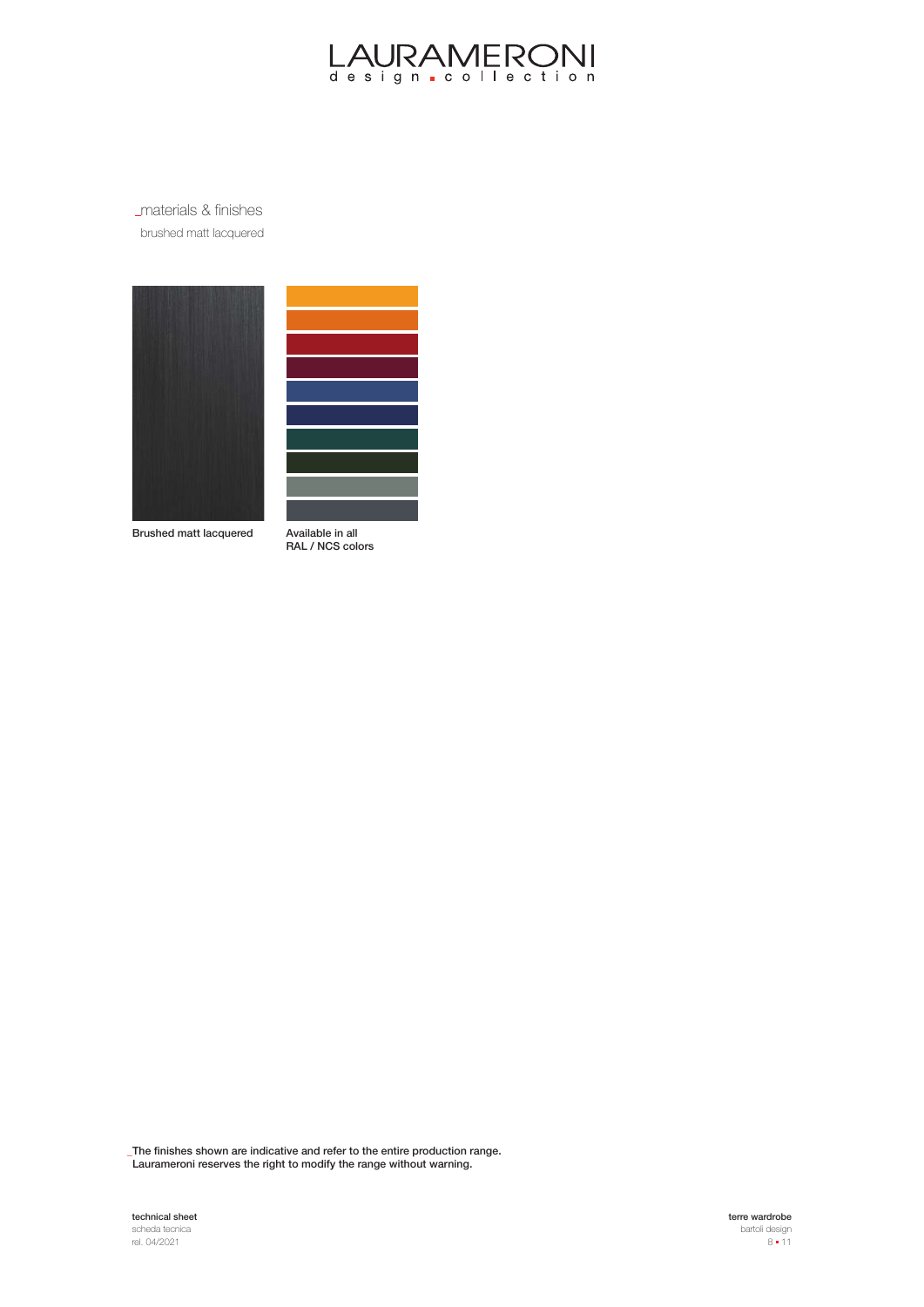maintenance

#### WOOD

Wood is a high-quality natural product. To maintain the natural character of wood and to protect surfaces from mechanical and chemical wear, veneered surfaces are coated with a high quality transparent paint. For cleaning and care, do not use acids or alkali-based cleaners, agents with bleaching additive, scouring powder, steel wool, pot scourers or similar. Anything hot or damp will cause damage to the surface. Remove soiling and liquids immediately. Use a dry soft cloth for cleaning, eventually add a little neutral cleaning agent to the water. The cloth must be only slightly damp, to prevent discolouration or swelling of the surface. It is then essential to rub the surfaces dry, so that there is no residual moisture.

Il legno è un prodotto naturale di alta qualità. Per mantenere il carattere naturale del legno e proteggere le superfici dall'usura meccanica e chimica, le superfici impiallacciate sono rivestite con una vernice trasparente di alta qualità. Per la pulizia e la cura, non usare detergenti acidi o alcalini, agenti con additivi sbiancanti, polveri abrasive, lana d'acciaio, spugne o simili. Qualsiasi cosa calda o umida causerà danni alla superficie. Rimuovere immediatamente sporco e liquidi. Utilizzare un panno morbido e asciutto per la pulizia, eventualmente aggiungere un po' di detergente neutro nell'acqua. Il panno deve essere solo leggermente umido, per evitare scolorimenti o rigonfiamenti della superficie. È quindi essenziale strofinare gentilmente le superfici asciutte, in modo che non ci sia umidità residua.

technical sheet scheda tecnica rel. 04/2021

terre wardrobe bartoli design  $9 - 11$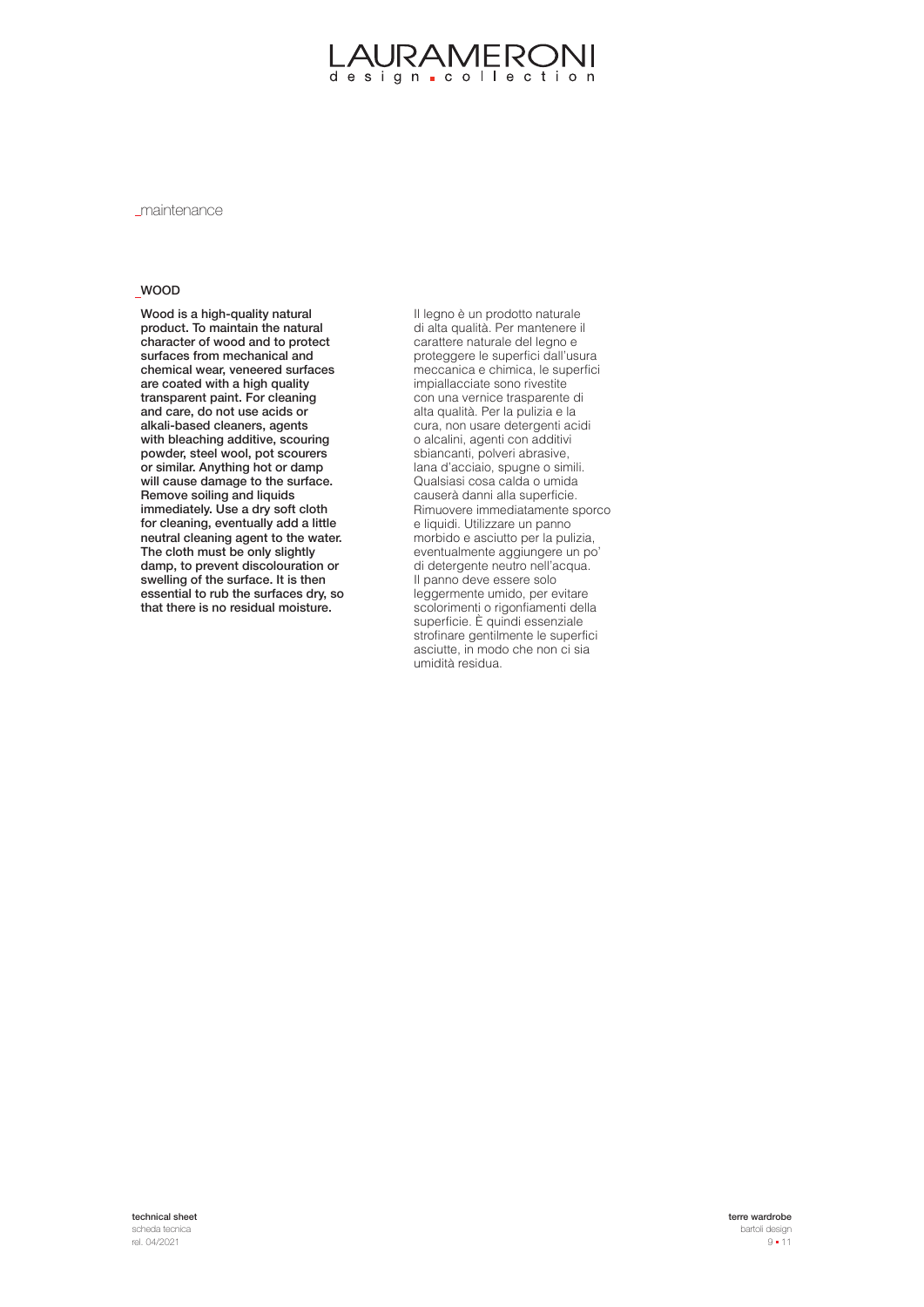#### JRAMERON design collection

maintenance

#### METAL

Natural deviations in structure and colour of metals are part of the authenticity of this surface and are typical of the goods. The surface is specially hand-crafted in several complex manufacturing steps. At the end of the galvanic procedure, the surface is painted with a transparent protective lacquer which prevents further oxidising and discolouring. Differences in colour and structure are not faults, but typical of the goods, and are characteristics of manual processing: every piece is unique. For cleaning and maintenance do not use any acid, solvents or alkali-based cleaners. Do not use scouring agents, steel wool, pot cleaners or similar. Pointed or sharp objects, such as blades or knives, can damage the surface. Anything hot or damp can also be detrimental to the surface. Remove light soiling with a soft cloth and a neutral household cleaning product diluted in water. Clean the metal parts with cold or hand-hot water and finish by immediately drying with a soft cloth.

Le deviazioni naturali nella struttura e nel colore dei metalli fanno parte dell'autenticità di questa superficie e sono tipiche dei prodotti. La superficie è appositamente realizzata a mano in diverse fasi di produzione complesse. Al termine della procedura galvanica, la superficie viene verniciata con una vernice protettiva trasparente che impedisce ulteriore ossidazione e scolorimento. Le differenze di colore e struttura non sono difetti, ma tipici dei prodotti e sono caratteristiche della lavorazione manuale: ogni pezzo è unico. Per la pulizia e manutenzione non utilizzare detergenti acidi, solventi o alcali. Non usare agenti abrasivi, lana d'acciaio, detergenti per pentole o simili. Oggetti appuntiti o taglienti, come lame o coltelli, possono danneggiare la superficie. Qualsiasi cosa calda o umida può anche essere dannosa per la superficie. Rimuovere lo sporco leggero con un panno morbido e un prodotto per la pulizia neutro della casa diluito in acqua. Pulire le parti metalliche con acqua fredda o calda a mano e finire asciugando immediatamente con un panno morbido.